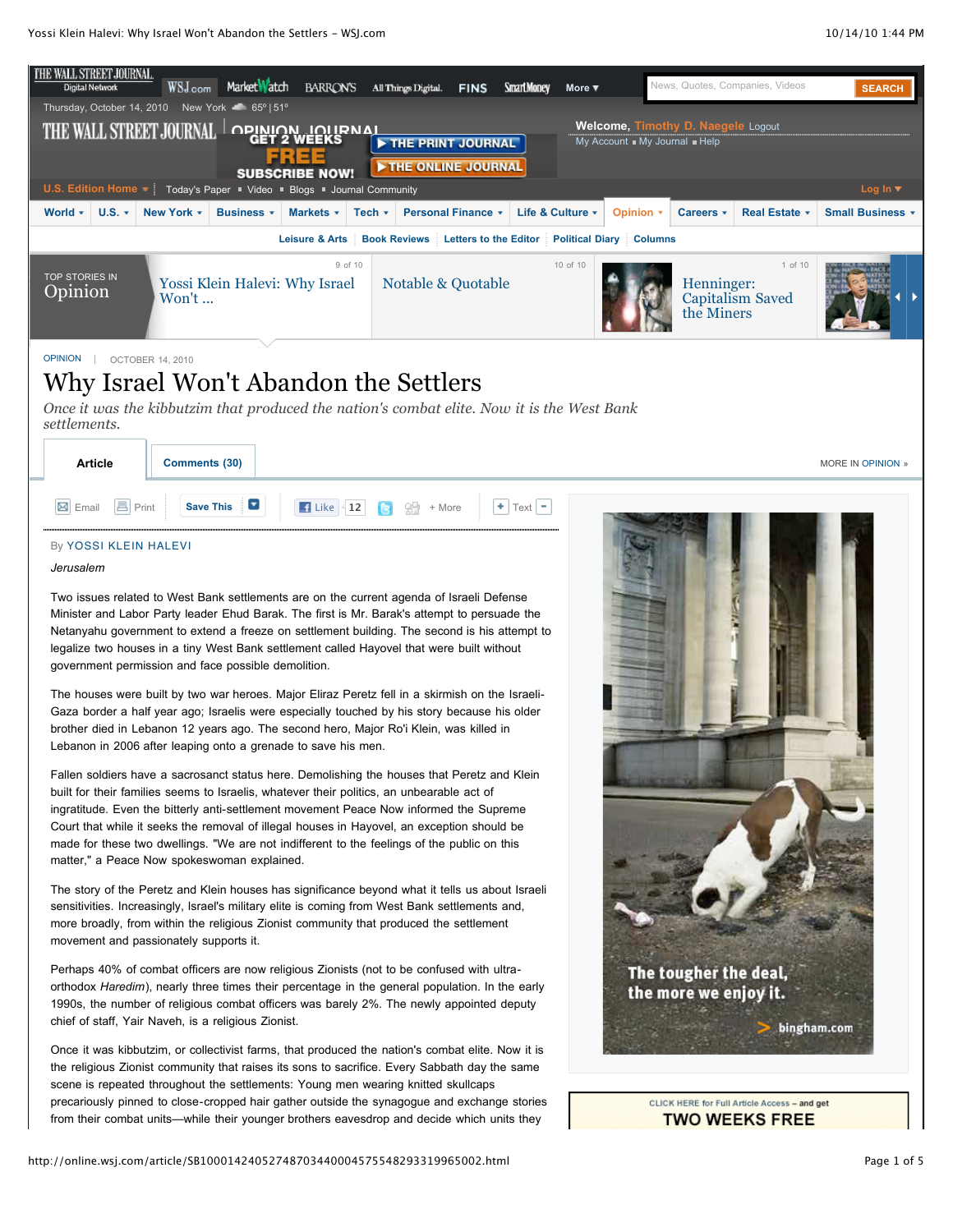will one day join.

The prominence of religious Zionists in the Israel Defense Force (IDF) explains in part why the prospect of a West Bank withdrawal is so traumatic to policy makers and to IDF commanders. If the army is sent to dismantle settlements in the West Bank—as it did in Gaza in 2005—there is the very real threat of widespread disobedience and the collapse of entire units.

During the Gaza withdrawal, only a handful of radical rabbis urged soldiers to refuse orders. Today that sentiment has grown among even mainstream religious Zionists like the former Supreme Court justice, Zvi Tal, who recently declared that if he were a soldier sent to evacuate a settlement, he would refuse.

The "settler" has assumed a near demonic image around the world, but most Israelis know that only a radical fringe is responsible for uprooting Palestinian olive trees and vandalizing mosques. Most settlers are part of the mainstream. Israelis encounter them in the army, in the workplace, and in the universities.

Shaul Mofaz, a leader of the pro-withdrawal party, Kadima, was a founder in the mid 1970s of the Elkana settlement in the northern West Bank. Mr. Mofaz's party colleague, Knesset member Otniel Schneller, still lives in a settlement.

Crucially, few Israelis regard settlers as interlopers on another people's land. The political wisdom of the settlement project is intensely debated here, but only a leftwing fringe denies the historic right of Jews to live in what was the biblical heartland of Israel.

Still, while settlers remain widely appreciated for their idealism, their political agenda has become a minority position. The left has won the argument that ending the occupation is an Israeli existential need. If Israelis believed that peace were possible, a majority would opt for painful compromise and support West Bank withdrawal.

But given the absence of a credible Palestinian partner able to deliver a majority of his people for a compromise Israelis could live with, the public will continue to avoid a traumatic confrontation with settlers that could rupture the military and lead to civil war.

For all the ambivalence toward the settlements, there is good reason why the Israeli government should heed Defense Minister Barak's advice and extend a settlement freeze. If nothing else, a freeze would prove that the obstacle to Middle East agreement isn't the settlements—blueprints exist, after all, for resolving the settlement issue in a comprehensive peace agreement—but the more basic refusal of the Palestinian leadership to accept the legitimacy of Jewish sovereignty over any part of the land.

And if the international community wants to understand why the Israeli public doesn't share its antipathy toward the settlers or its urgency to uproot settlements, a good place to begin is with Mr. Barak's effort to legalize two houses on a West Bank hilltop.

*Mr. Halevi is a fellow at the Shalom Hartman Institute in Jerusalem, and a contributing editor of the New Republic.*

|                                               |  |  |                             |  | <b>MORE IN OPINION »</b> |  |
|-----------------------------------------------|--|--|-----------------------------|--|--------------------------|--|
| Email   图 Printer Friendly   h Order Reprints |  |  |                             |  | <b>FREE FOR 60 DAYS!</b> |  |
| Like   $\vert$ 12 people like this.           |  |  |                             |  |                          |  |
| Share: <b>+      </b>                         |  |  | E<br>$\left( \cdot \right)$ |  |                          |  |
|                                               |  |  |                             |  |                          |  |

|                                               | <b>UPGRADE NOW</b><br><b>WSJ.com subscribers enjoy:</b><br>• Deeper core business, industry and market news<br>• Exclusive newsletters and alerts<br>· Save & share article functionality within the Journal Community |                                                         |  |  |  |
|-----------------------------------------------|------------------------------------------------------------------------------------------------------------------------------------------------------------------------------------------------------------------------|---------------------------------------------------------|--|--|--|
| <b>Email Newsletters and Alerts</b>           |                                                                                                                                                                                                                        |                                                         |  |  |  |
| boxes below to sign up.                       | The latest news and analysis delivered to your in-box. Check the                                                                                                                                                       |                                                         |  |  |  |
| <b>M</b> On the Editorial Page                |                                                                                                                                                                                                                        | <b>B</b> Best of the Web Today                          |  |  |  |
| <b>SIGN UP</b>                                |                                                                                                                                                                                                                        |                                                         |  |  |  |
|                                               |                                                                                                                                                                                                                        | <b>Manage Email Preferences</b>                         |  |  |  |
| Most Popular on Facebook                      |                                                                                                                                                                                                                        |                                                         |  |  |  |
| Login                                         | You need to be logged into Facebook to see your<br>friends' recommendations                                                                                                                                            |                                                         |  |  |  |
| <b>WSI.com</b>                                | Daniel Henninger: Capitalism Saved the Miners -<br>5,829 people shared this.                                                                                                                                           |                                                         |  |  |  |
|                                               | The Texting Revolution Is Here - WSJ.com<br>987 people shared this.                                                                                                                                                    |                                                         |  |  |  |
| 318 people shared this.                       | The Franchise's Fresh New Face - WSJ.com                                                                                                                                                                               |                                                         |  |  |  |
| WSJ.com<br>175 people shared this.            | Yuengling Nears Purchase of Memphis Plant -                                                                                                                                                                            |                                                         |  |  |  |
| <b>F:</b> Facebook social plugin              |                                                                                                                                                                                                                        |                                                         |  |  |  |
| Video⇒                                        |                                                                                                                                                                                                                        |                                                         |  |  |  |
|                                               |                                                                                                                                                                                                                        |                                                         |  |  |  |
| <b>Capitalism Saved</b><br>the Miners<br>2:05 | <b>Opinion Journal:</b><br><b>Capitalism Saves</b><br><b>Miners</b><br>7:23                                                                                                                                            | <b>Opinion Journal:</b><br><b>Election 2010</b><br>5:39 |  |  |  |
| <b>More in Opinion</b>                        |                                                                                                                                                                                                                        |                                                         |  |  |  |
|                                               | Henninger: Capitalism Saved the Miners                                                                                                                                                                                 |                                                         |  |  |  |
|                                               | Karl Rove: I Am No Threat to Democracy                                                                                                                                                                                 |                                                         |  |  |  |
|                                               | Gottlieb and Miller: How to Reform ObamaCare Starting Now                                                                                                                                                              |                                                         |  |  |  |
| The Election Gong Show                        |                                                                                                                                                                                                                        |                                                         |  |  |  |

[Chile's Spirit](http://online.wsj.com/article/SB10001424052748703673604575550212143815030.html?mod=WSJ_article_MoreIn_Opinion)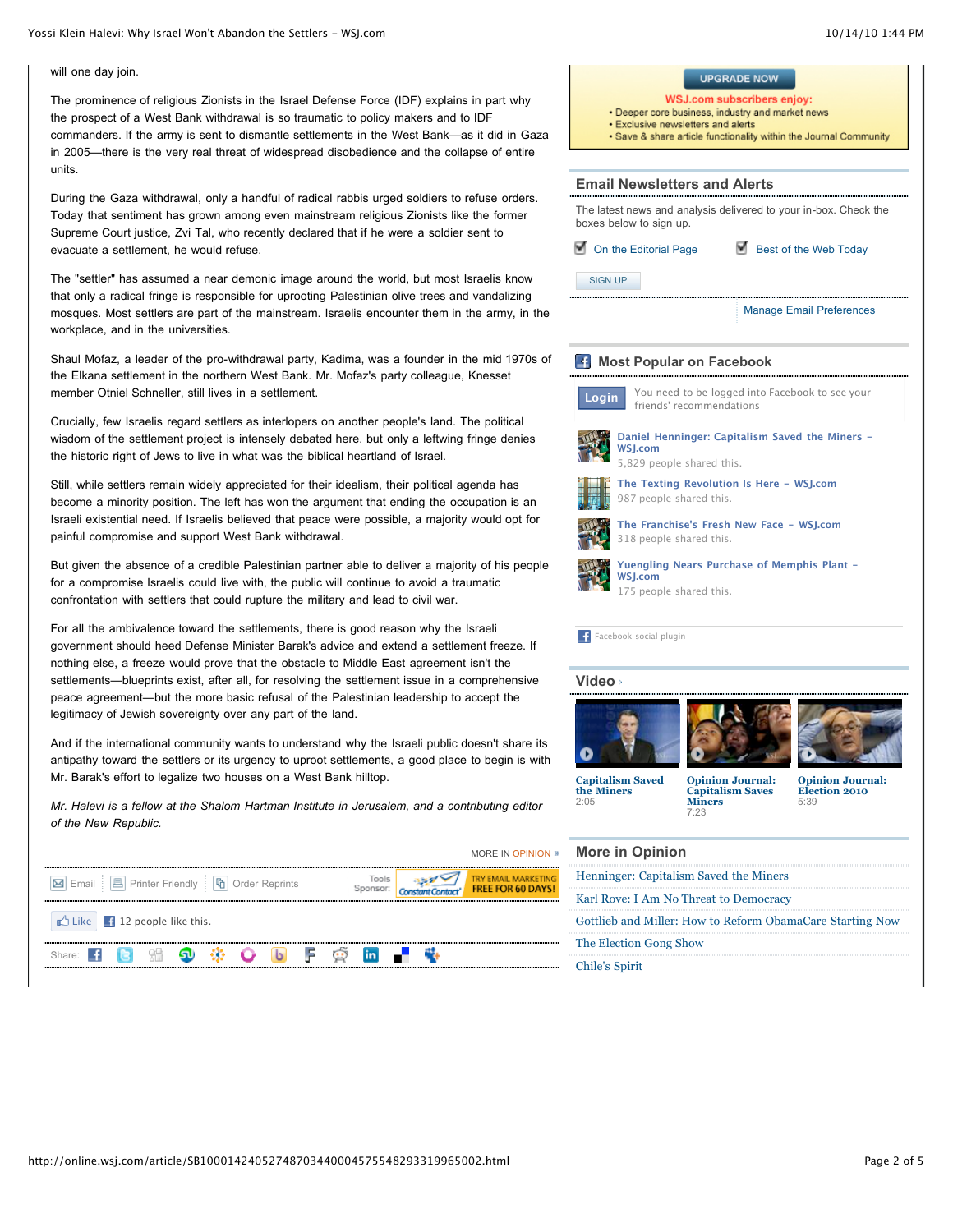#### Yossi Klein Halevi: Why Israel Won't Abandon the Settlers - WSJ.com

| 10/14/10 1:44 PI |
|------------------|
|------------------|



**CLICK HERE for Full Article Access - and get** 

# **TWO WEEKS FREE**

**UPGRADE NOW** 

## **WSJ.com subscribers enjoy:**

- · Deeper core business, industry, and market news
- Exclusive newsletters and alerts
- . Save & share article functionality within the Journal Community

#### **Editors' Picks**



**[Cost Basis to Come on](http://online.wsj.com/article/SB10001424052748704763904575550461405074090.html?mod=WSJ_hp_editorsPicks_1) 1099B's**



**['70s Style: Ridiculous or](http://online.wsj.com/article/SB10001424052748703440004575548584041838558.html?mod=WSJ_hp_editorsPicks_2) Right On?**



**[Business Owners Looking](http://online.wsj.com/article/SB10001424052748703440004575548393965927782.html?mod=WSJ_hp_editorsPicks_3) to Sell Come Up Short**



ö **[Single-Serve Coffee](http://online.wsj.com/article/SB10001424052748703673604575550191974954922.html?mod=WSJ_hp_editorsPicks_4) Gets a Push**



**[Exploring the Italian](http://online.wsj.com/article/SB10001424052748703673604575550213791856860.html?mod=WSJ_hp_editorsPicks_5) Riviera**